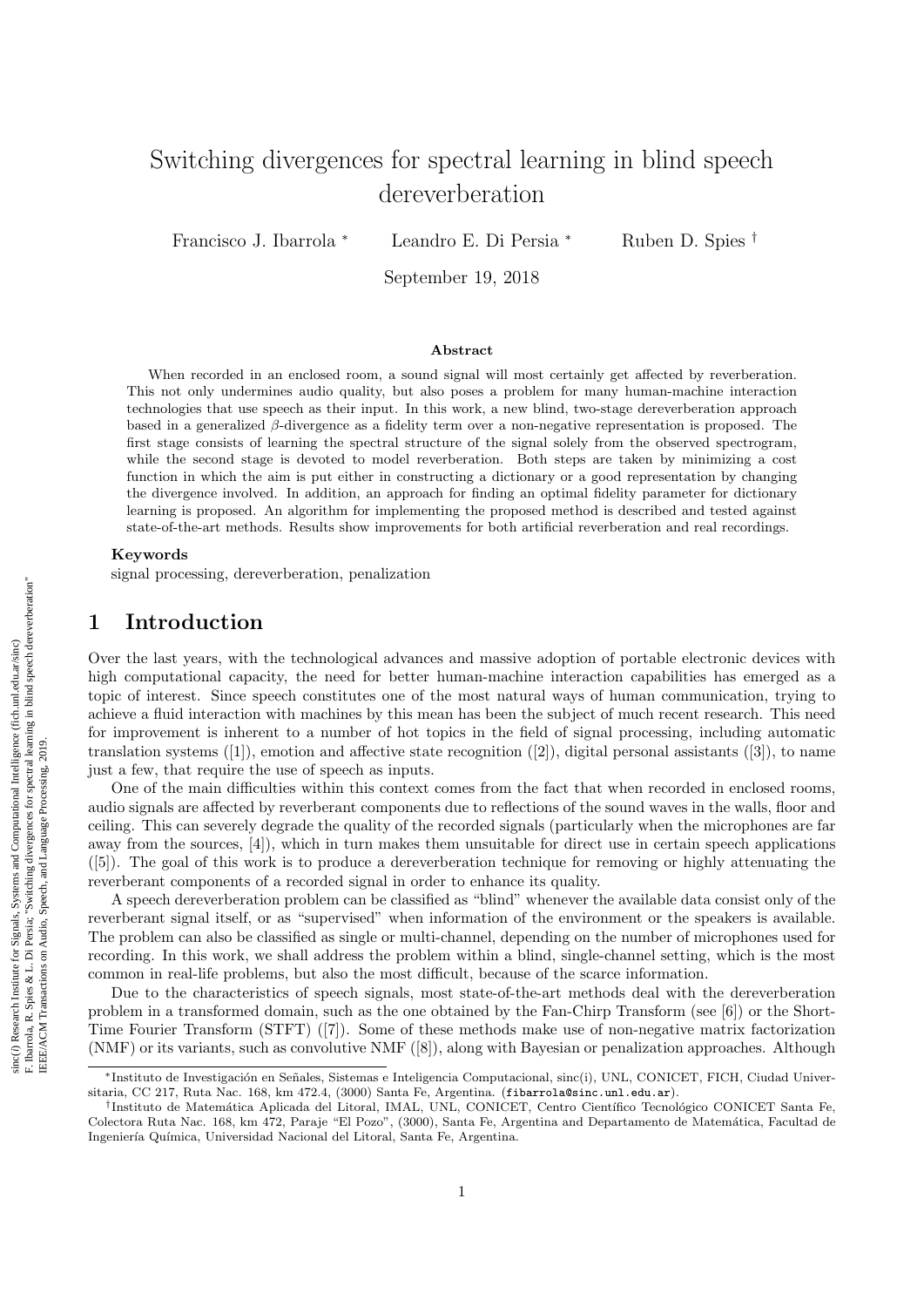reverberant signal.

such methods have shown to produce satisfactory results, they often neglect the relation between frequency components, for which some authors (e.g. [9]) have proposed an NMF model in which a dictionary is used for spectral modeling. The main problem with this kind of models within a blind setting has to do with the scarce available data. That is, the dictionary should be good for representing a clean signal, while learnt from a reverberant one.

This article begins by presenting a convolutive NMF reverberation representation that uses a dictionary for spectral modeling, and proposing a general form for a cost function with mixed penalization for characterizing the model. Different variants of that cost function are used for stating a two-stage method, where the first stage takes care of building a dictionary, while the second one is devoted to use such dictionary for getting an appropriate representation of the reverberation model. The main novelty of this work is that the process of learning the spectral structure (*i.e.* the first stage) is not aimed to obtain an optimal representation of the

## 2 Reverberation Model

Let  $s, x, h : \mathbb{R} \to \mathbb{R}$ , supported in  $[0, \infty)$ , denote the functions associated to the clean and reverberant signals, and the room impulse response (RIR), respectively. As it is customary, we make the assumption that reverberation is well represented by a Linear Time-Invariant (LTI) system, which can be written as

$$
x(t) = (h * s)(t),\tag{1}
$$

where "∗" denotes convolution. The use of this representation is underlaid by the hypotheses that the source and microphone positions are fixed, and the non-linear components are small enough to be neglected.

As we previously mentioned, when dealing with speech signals, it often results convenient to work with time-frequency representations rather than in the time domain. Thus, we shall make use of the Short Time Fourier Transform (STFT).

### 2.1 STFT-based reverberation model

The STFT of a function x can be defined as

$$
\mathbf{x}_k(t) \doteq \int_{-\infty}^{\infty} x(u)w(u-t)e^{-2\pi iuk}du, \ \ t, k \in \mathbb{R},
$$

where  $w : \mathbb{R} \to \mathbb{R}_0^+$  is a prescribed even and compactly supported function such that  $||w||_1 = 1$ , called *window*.

Naturally, in practice we work with discretized versions of the signals, denoted as  $x[\cdot], h[\cdot], s[\cdot]$ , and  $w[\cdot]$ . The corresponding discrete STFT can be defined as

$$
\mathbf{x}_k[n] \doteq \sum_{m=-\infty}^{\infty} x[m]w[m-n]e^{-2\pi imk},
$$

where  $n = 1, \ldots, N$ , is a discrete time variable associated to the window locations, and  $k = 1, \ldots, K$ , denotes the frequency sub-band. Similarly, we denote by  $s_k[n]$  and  $h_k[n]$  the STFTs of s and h, respectively. A discrete approximation of (1) in the STFT domain is given by

$$
\mathbf{x}_{k}[n] \approx \tilde{\mathbf{x}}_{k}[n] \doteq \sum_{m=0}^{M-1} \mathbf{s}_{k}[n-m] \mathbf{h}_{k}[m], \ \ n, k \in \mathbb{N}.
$$

where M is a given model parameter determined by the reverberation time. The model is built as in [10], where the approximation in (2) holds due to the use of band-to-band only filters. The window locations are chosen so that the support of the observed signal is contained in the union of the supports of the windows, and K as to reach up to half the sampling frequency.

Since phase angles on the STFT components have been shown to be highly sensitive to mild variations on the associated signal ([11]), and within our blind setting we have no information about reverberation conditions, we proceed as in [12], by treating the phase angles  $\phi_k[m]$  of  $\mathbf{h}_k[m]$  as random variables. Let us assume them to be *i.i.d.* with uniform distribution in  $[-\pi, \pi)$ . Under this hypothesis, it can be shown ([7]) that the expected value of  $|\tilde{\mathbf{x}}_k[t]|^2$  is given by

$$
E|\tilde{\mathbf{x}}_k[n]|^2 = \sum_m |\mathbf{s}_k[n-m]|^2 |\mathbf{h}_k[m]|^2.
$$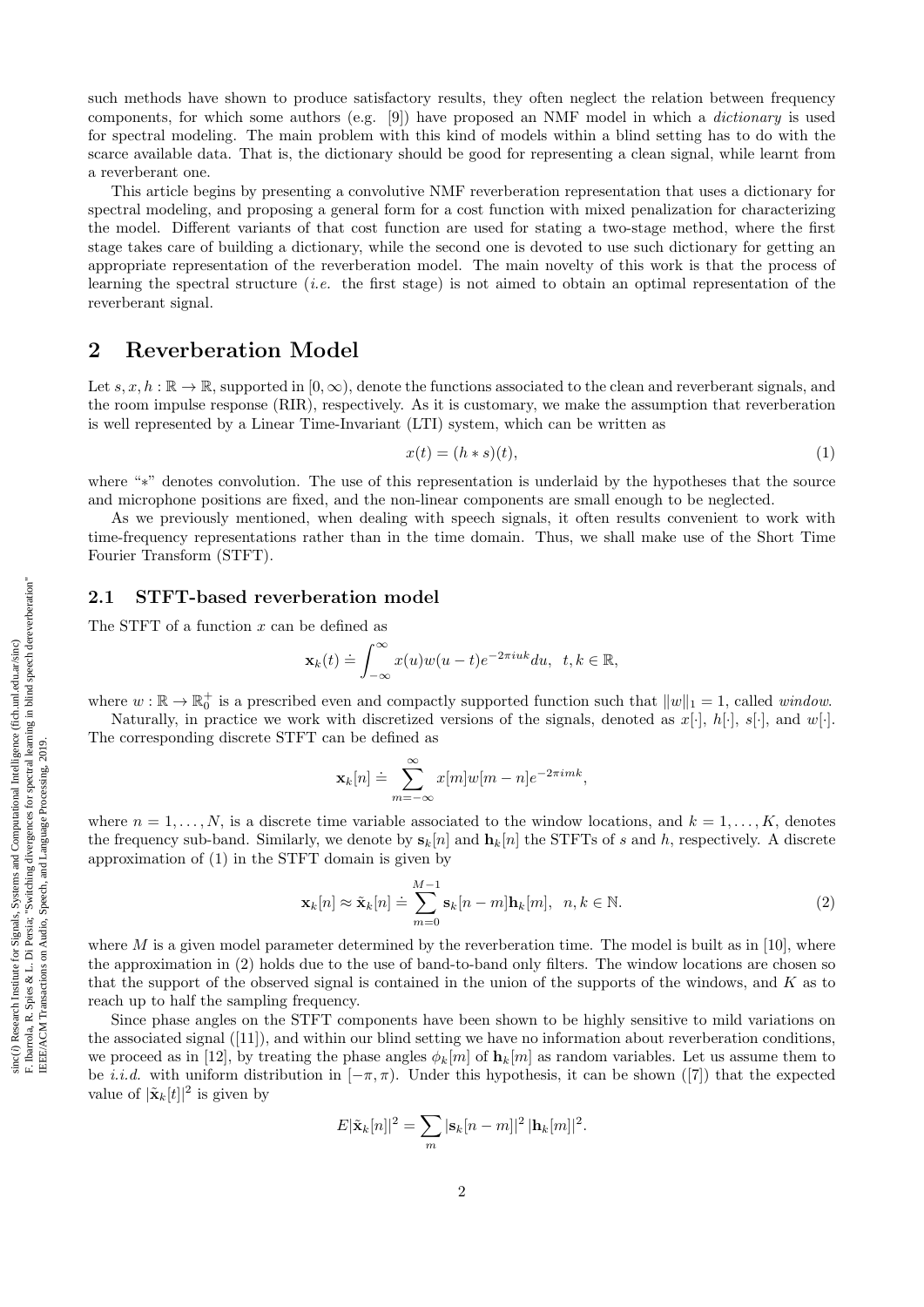Note that the choice of  $[-\pi, \pi)$  is arbitrary, since the equality holds for any  $2\pi$ -length interval. Finally, by defining  $S_{k,n} \doteq |\mathbf{s}_k[n]|^2$ ,  $H_{k,n} \doteq |\mathbf{h}_k[n]|^2$  and  $X_{k,n} \doteq E|\tilde{\mathbf{x}}_k[n]|^2$ , the convolutive NMF model reads

$$
X_{k,n} = \sum_{m=0}^{M'} S_{k,n-m} H_{k,m},
$$
\n(3)

for  $k = 1, ..., K$ ,  $n = 1, ..., N$ . Here,  $M' \doteq \min\{M - 1, n - 1\}$ , so we can treat X, S and H as nonnegative matrices with elements  $X_{k,n}$ ,  $S_{k,n}$  and  $H_{k,n}$ , respectively.

Since we intend to introduce a spectral modeling of the clean signal, we shall make use of an NMF approach over the clean spectrogram S.

### 2.2 NMF model

Let us assume that there exist  $W \in \mathbb{R}_{0,+}^{K \times J}$ ,  $U \in \mathbb{R}_{0,+}^{J \times N}$ ,  $(J < \min\{K, N\})$  that provide a "good" NMF representation for  $S \in \mathbb{R}_{0,+}^{K \times N}$ . That is,

 $S \cong WU$ .

The accuracy of this approximation can be defined in terms of the Euclidean distance or some divergence measure (details on this will be discussed later on). In order to keep the notation simple, we shall assume the latter approximation to hold exactly and replace  $S$  in (3) by  $WU$ , which results in the model

$$
X_{k,n} = \sum_{m=0}^{M'} \sum_{j=1}^{J} W_{k,j} U_{j,n-m} H_{k,m}.
$$
\n(4)

Two remarks are in order: firstly, note that the approximation error in the assumption  $S = WU$  will be taken into account by the representation error of  $X$  with respect to the data, and hence the latter assumption poses no problem. Secondly, we note that the model (4) has a scale indeterminacy, in the sense that for any  $\alpha > 0$ , the matrices  $\tilde{W} = \alpha W$ ,  $\tilde{H} = \alpha H$ , and  $\tilde{U} = \alpha^{-2} U$  would give the same representation X. Hence, in order to avoid numerical issues, we add the constraints  $||W_j||_1 = ||H_k^T||_{\infty} = 1$ , where  $W_j$ ,  $j = 1, ..., J$ , are the columns of W and  $H_k$ ,  $k = 1, ..., K$  are the rows of H. This means that the spectrogram S is represented by a normalized dictionary and that reverberation preserves the signal's maximal energy.

In the next section, a fidelity term and penalizers for building an appropriate cost function  $f$  will be defined. This cost function will then be minimized in order to obtain the desired matrices  $W, U$  and  $H$ , as follows:

- 1. Set the parameters of  $f = f(Y, X)$  so as to prioritize spectral learning and minimize f with respect to its arguments in order to find an appropriate dictionary  $W$ .
- 2. Reset the parameters of f in order to emphasize accuracy in the representation. Then minimize f with respect to U and H subject to  $W = W$ , to obtain U and H.
- 3. Approximate the clean spectrogram S using  $\hat{W}$  and  $\hat{U}$ .

### 3 Cost function

Algorithm overview

### 3.1 Fidelity term

Given a reverberant (and possibly noisy) spectrogram Y, we intend to find matrices  $W, U$  and  $H$  that, while complying with certain desired characteristics, provide a representation  $X$ , as in (4), that accurately approximates  $Y$ .

Many ways of measuring the fidelity of that approximation have been proposed: the Euclidean distance ([12]), the Kullback-Leibler divergence ([9]), and the Itakura-Saito divergence ([13]) being the most commonly used. Assume we have a known clean spectrogram S that we want to represent using an NMF factorization  $WU$ . Different choices of the fidelity measure will lead to dictionary atoms (column vectors of  $W$ ) with different characteristics. As it can be seen in Fig. 1, a particular fidelity measure may emphasize the appearance of atoms that enable a good approximation in the higher energy zones while neglecting the low-energy ones, while another fidelity measure may result in the opposite.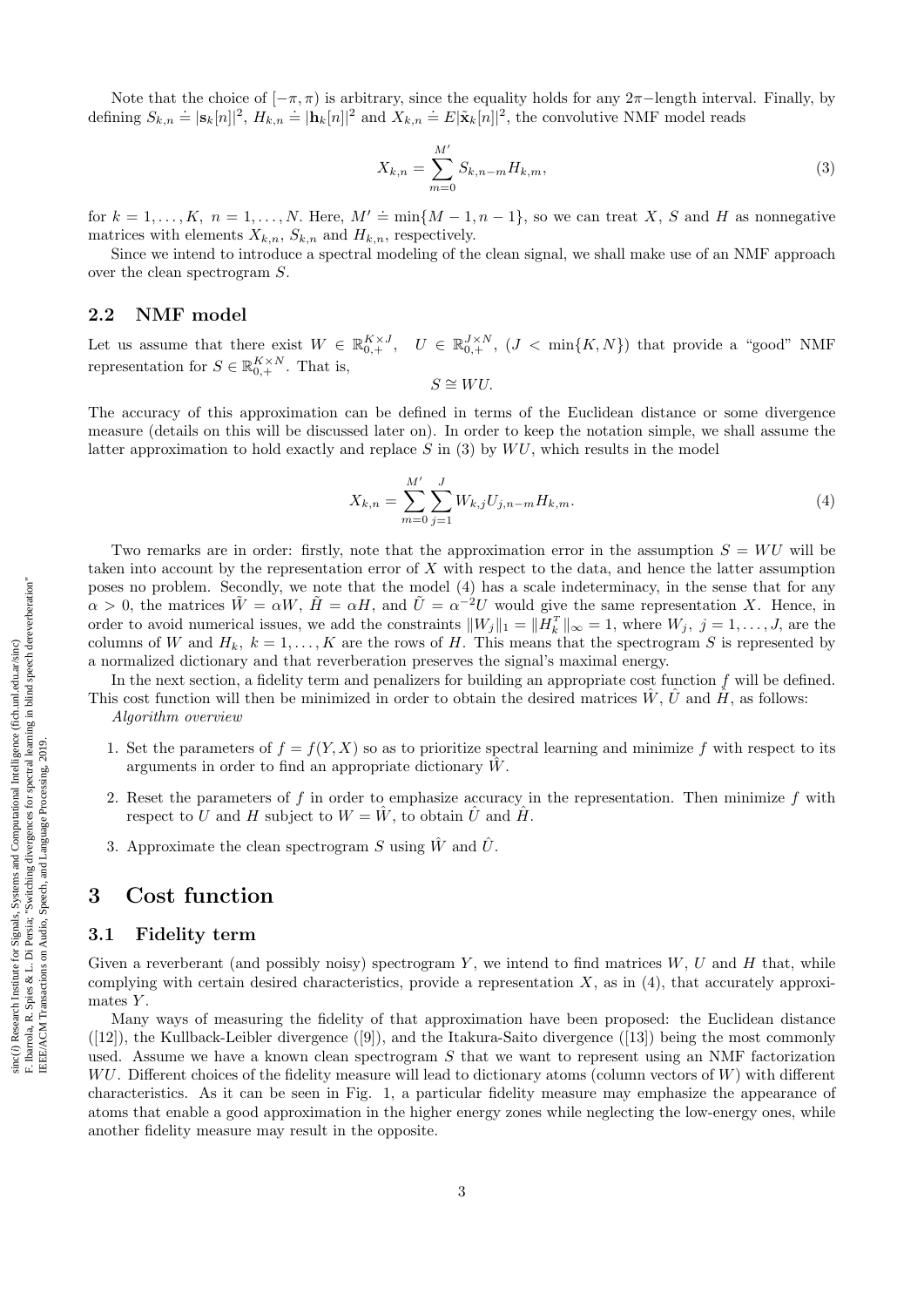

Figure 1: Left: The spectrogram of a clean signal, sampled at 16[kHz], using a 512 samples window with overlapping of 256.  $W_{L2}$ : dictionary obtained using Frobenius norm.  $W_{KL}$ : dictionary obtained using Kullback-Leibler divergence.  $W_{\text{IS}}$ : dictionary obtained using Itakura-Saito divergence. All the dictionary atoms were ordered by correlation in order to help visualization.

In order to find an "optimal" dictionary W, we begin by recalling a generalized divergence, as introduced in [14]. For  $X, Y \in \mathbb{R}_{0,+}^{K \times N}$  and  $\beta \in \mathbb{R}_+ \setminus \{1\}$ , the  $\beta$ -divergence of X from Y is defined as

$$
D_{\beta}(Y||X) \doteq \sum_{k,n} \left( Y_{k,n} \frac{Y_{k,n}^{\beta-1} - X_{k,n}^{\beta-1}}{\beta(\beta-1)} + X_{k,n}^{\beta-1} \frac{X_{k,n} - Y_{k,n}}{\beta} \right).
$$

This β-divergence generalizes all three aforementioned fidelity measures. In fact, it can be seen that  $D_2(\cdot||\cdot)$ corresponds to (half) the squared Frobenius norm of  $Y - X$ , whereas  $D_\beta(\cdot||\cdot)$  approaches the Kullback-Leibler divergence as  $\beta \to 1$  and the Itakura-Saito divergence as  $\beta \to 0$ . An appropriate way of choosing the parameter  $\beta$  will be discussed later on. We now proceed to introduce the penalization terms which shall embed the desired characteristics on the components that constitute the model.

### 3.2 Penalizers

Clearly, there are many ways of building the matrices  $W, U$  and  $H$  leading to a representation with small divergence with respect to the observation. One way of narrowing down the possible choices is by introducing penalizing terms into our cost function for promoting certain desired features over its minimizers. In a quite general context, this leads to a cost function of the form

$$
f(W, U, H) \doteq D_{\beta}(Y||X) + P_u(U) + P_h(H),
$$

where  $P_u: \mathbb{R}_{0,+}^{J \times N} \to \mathbb{R}_{0,+}$ , and  $P_h: \mathbb{R}_{0,+}^{K \times M} \to \mathbb{R}_{0,+}$  are penalizing functions, each one imposing a cost over the appearance of certain features on  $U$  and  $H$ , respectively.

As it can be observed, while the spectrogram of the clean signal depicted in Fig. 2 presents a somewhat sparse structure, the one corresponding to the reverberant signal presents a smoother, more diffuse structure. As it is customary ([9]), we shall hinder the smoothness observed in the reverberant spectrogram from appearing in the restored spectrogram by defining a penalizer over the activation coefficients matrix  $U$  of the form

$$
P_u(U) \doteq \sum_{j,n} \lambda_n^{(u)} U_{j,n},
$$

where  $\lambda_n^{(u)} \geq 0$ ,  $n = 1, \ldots, N$ , are called penalization parameters for  $P_u$ . We let the penalizer depend on the time index  $n$  as to allow for better compliance with the inherent silences of the recorded signals (more on this subject in Section 5.3.2).

In order to define a penalizer over  $H$ , we turn our attention to Fig. 3, that shows a simulated RIR in a room with a reverberation time of 450[ms]. The log-spectrogram exhibits a high-energy vertical band on the left, corresponding to the first echoes to reach the receiver, that slowly fades to the right, as deemed by a linear impulse response. The oblique straight lines of less energy correspond to an apparent frequency increase due to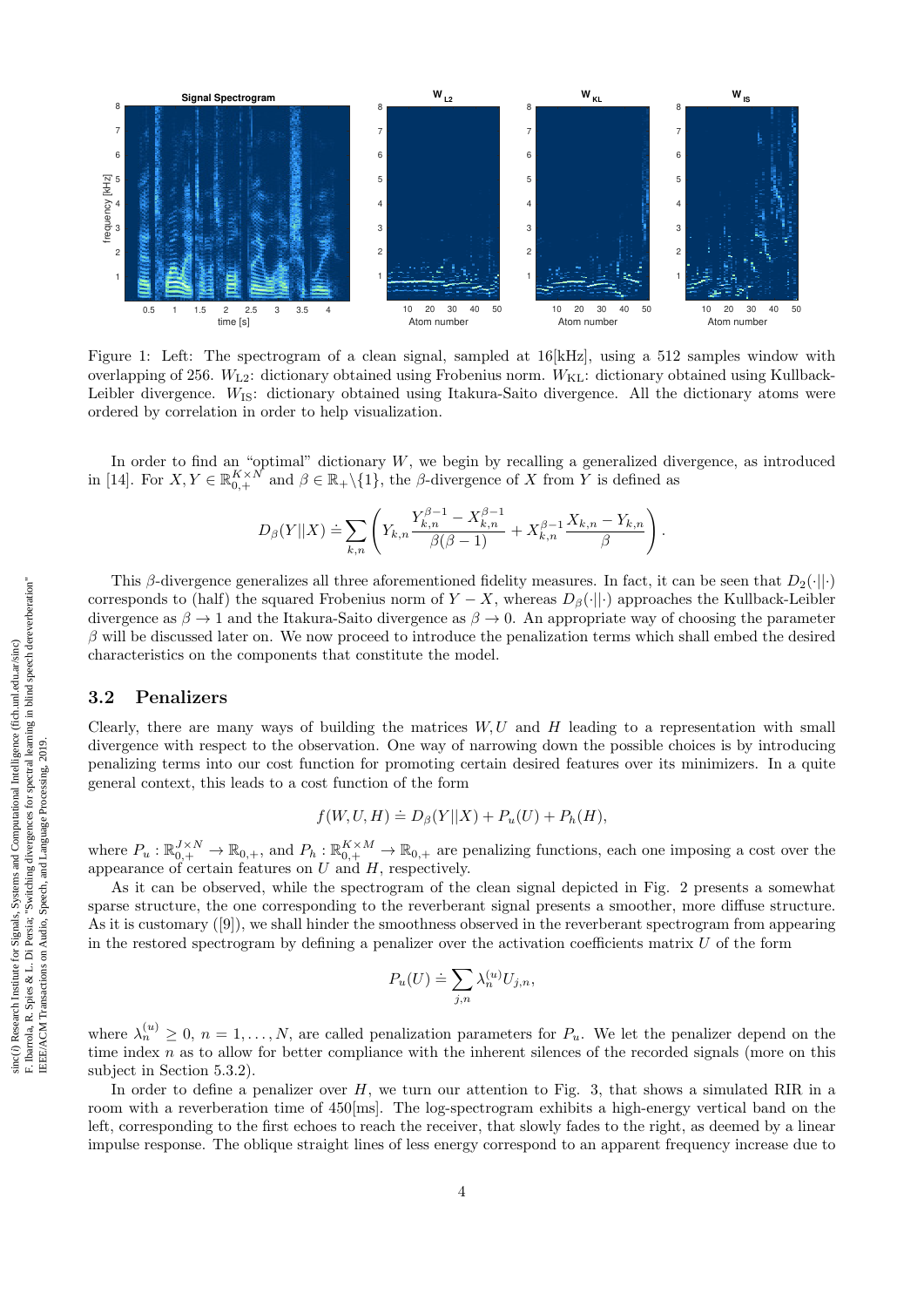

Figure 2: Top: spectrogram of a clean signal, sampled at 16[kHz], using a 512 samples window with overlapping of 256. Bottom: the spectrogram of a reverberant (600[ms]) version of the same signal.



Figure 3: Log-spectrogram for an artificial 16 [kHz] RIR signal with reverberation time of 450 [ms]. The spectrogram was made using a Hanning window length of 512 and overlapping of 256.

the increasing rate at which echoes reach the microphone in rectangular rooms ([15]). From these characteristics, and the fact that the overlapping of windows results in consecutive time components of  $H$  capturing common information, it is reasonable to expect the components of H to exhibit a smooth decay over time ([16]). This structure can be promoted (see [7]) by introducing a penalizer of the form

$$
P_h(H) \doteq \sum_k \lambda_k^{(h)} \| LH_k^T\|_2^2,
$$

where  $\lambda_k^{(h)} \geq 0$ ,  $H_k \in \mathbb{R}_{0,+}^M$ ,  $k = 1,\ldots,K$  are the rows of H, and  $L \in \mathbb{R}^{(M-1)\times M}$  is a finite difference matrix, so that  $[LH_k^T]_m = H_{k,m+1} - H_{k,m}$ .

With all of the above, the cost function is defined as follows:

$$
f(W, U, H) \doteq D_{\beta}(Y||X) + \sum_{j,n} \lambda_n^{(u)} U_{j,n} + \sum_k \lambda_k^{(h)} \|L H_k^T \|_2^2.
$$
 (5)

In the next section we state a two-stage optimization process in order to minimize  $f$ , first with respect to  $W$ , and then with respect to both  $U$  and  $H$ . In-line with the core idea stated before, by appropriately tunning its parameters, the cost function (5) can be used for building a good dictionary in a first stage, and for seeking a good representation of the data in a second step.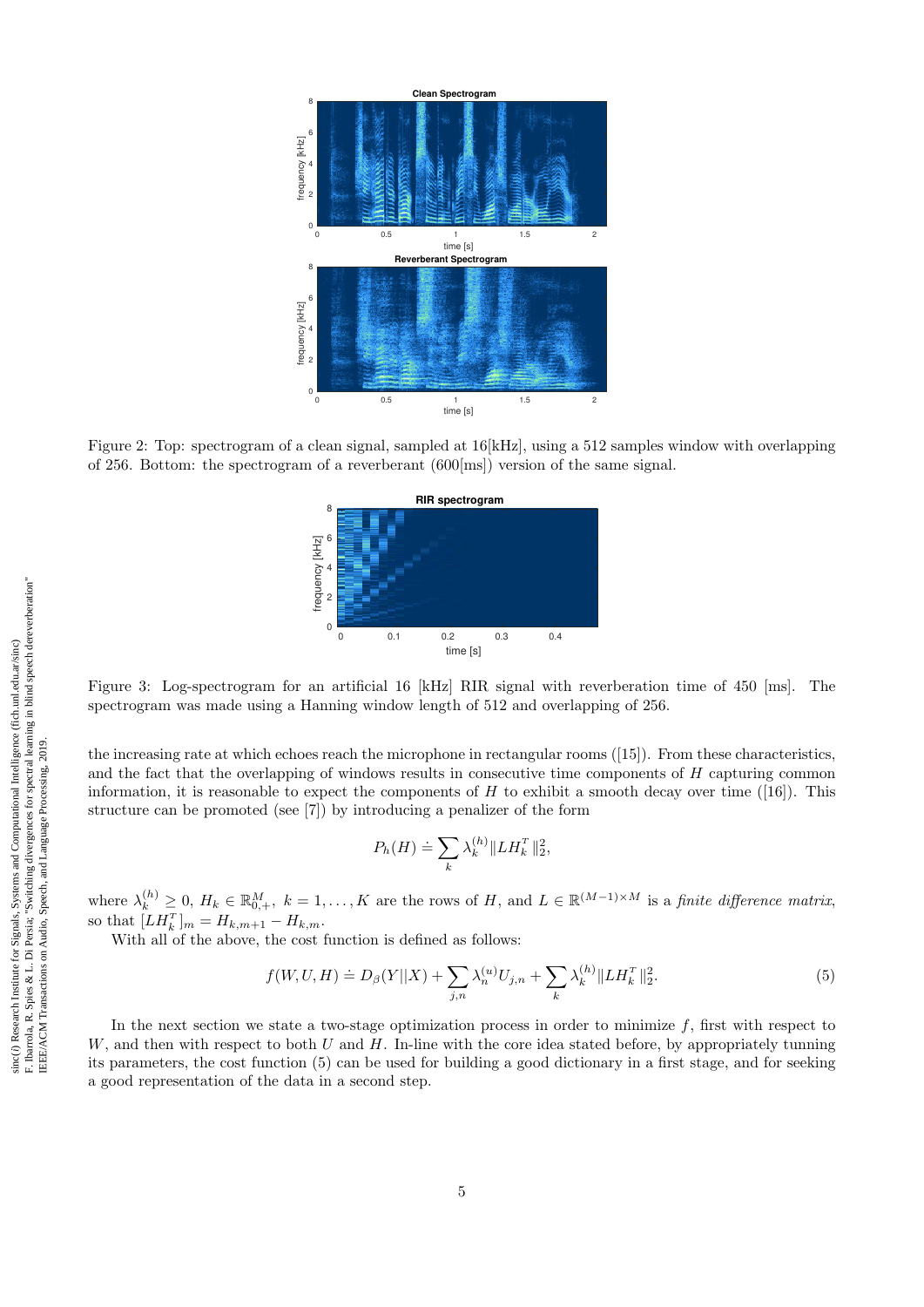### 4 Optimization

The optimization process that shall yield the restored spectrogram  $\hat{S}$  is divided in two main steps: firstly, given the observed reverberant spectrogram  $Y \in \mathbb{R}_{0,+}^{K \times N}$ , a suitable dictionary  $\hat{W} \in \mathbb{R}_{0,+}^{K \times J}$  that be able to provide a good representation of the target clean spectrogram  $S$  is built. Once this is accomplished, the algorithm proceeds to find  $\hat{U} \in \mathbb{R}_{0,+}^{J \times N}$  and  $\tilde{H} \in \mathbb{R}_{0,+}^{K \times M}$  minimizing f given  $\hat{W}$ .

In order to minimize the cost function, we shall begin by introducing the concept of auxiliary function.

### 4.1 Auxiliary function

**Definition 4.1** Let  $\Omega \subset \mathbb{R}^P$  and  $f: \Omega \to \mathbb{R}_0^+$ . Then,  $g: \Omega \times \Omega \to \mathbb{R}_0^+$  is called an auxiliary function for f is  $g(\omega,\omega) = f(\omega)$  and  $g(\omega,\omega') \geq f(\omega)$ ,  $\forall \omega, \omega' \in \Omega$ .

**Lemma 4.2** If we let f and g be as in the definition above,  $\omega^0 \in \Omega$  be arbitrary and

$$
\omega^t \doteq \argmin_{\omega} g(\omega, \omega^{t-1}), \ t \in \mathbb{N}
$$

then it can be shown ([17]) that the sequence  $\{f(\omega^t)\}_{t\geq 1}$  is non-increasing.

The idea is to build an auxiliary function  $g$  for  $f$  with respect to each of its three arguments individually, and then use them iteratively for minimizing  $f$ .

We will proceed in a similar fashion than in [18]. Firstly, let us notice that  $\forall Y \in \mathbb{R}_{0,+}^{K \times N}$ ,  $D_{\beta}(Y || \cdot) \in$  $\mathcal{C}^{\infty}(\mathbb{R}_{+}^{K\times N}),$  and

$$
\frac{\partial^2 D_{\beta}(Y||X)}{\partial X_{k,n}^2} = (\beta - 1)X_{k,n}^{\beta - 2} + (2 - \beta)X_{k,n}^{\beta - 3}Y_{k,n}.
$$
\n(6)

By defining

$$
\check{D}_{\beta}(Y||X) \doteq \sum_{k,n} \left( \frac{\chi_{\beta>1}(\beta)}{\beta} X^{\beta}_{k,n} - \frac{\chi_{\beta \leq 2}(\beta)}{\beta-1} Y_{k,n} X^{\beta-1}_{k,n} + \frac{1}{\beta(\beta-1)} Y^{\beta}_{k,n} \right),
$$

and

$$
\hat{D}_{\beta}(Y||X) \doteq \sum_{k,n} \left( \frac{\chi_{\beta<1}(\beta)}{\beta} X_{k,n}^{\beta} - \frac{\chi_{\beta>2}(\beta)}{\beta-1} Y_{k,n} X_{k,n}^{\beta-1} \right),
$$

we have  $D_\beta = \check{D}_\beta + \hat{D}_\beta$ , where  $\check{D}_\beta$  is convex and  $\hat{D}_\beta$  is concave (both w.r.t. X). In the following, we will make use of this decomposition in order to build auxiliary functions for updating each one of the components of X.

### 4.2 Building  $\hat{W}$

As mentioned before, the parameters required for building a proper dictionary  $\hat{W}$  are not necessarily the same as those leading to an optimal representation. Thus, we begin by fixing  $H_{k,n} = 1$  if  $n = 1$  and  $H_{k,n} = 0, \forall n = 1$  $2, \ldots, M, k = 1 \ldots, K$ . This means that we are precluding H from modeling reverberation, and henceforth it does not make sense to promote temporal sparsity over U, and so we set  $\lambda_n^{(u)} = 0$ ,  $\forall n = 1, \ldots, N$ , only for the first stage.

Now, provided we have found adequate parameters (what we address in Section 5.3.2), the problem of finding an appropriate dictionary reduces to minimizing (5) with respect to W and U subject to H and  $\lambda_n^{(u)}$  be set as above. To do so, we begin by finding an auxiliary function for (5) w.r.t. W. Let  $W' \in \mathbb{R}^{K \times J}_+$ , and let us denote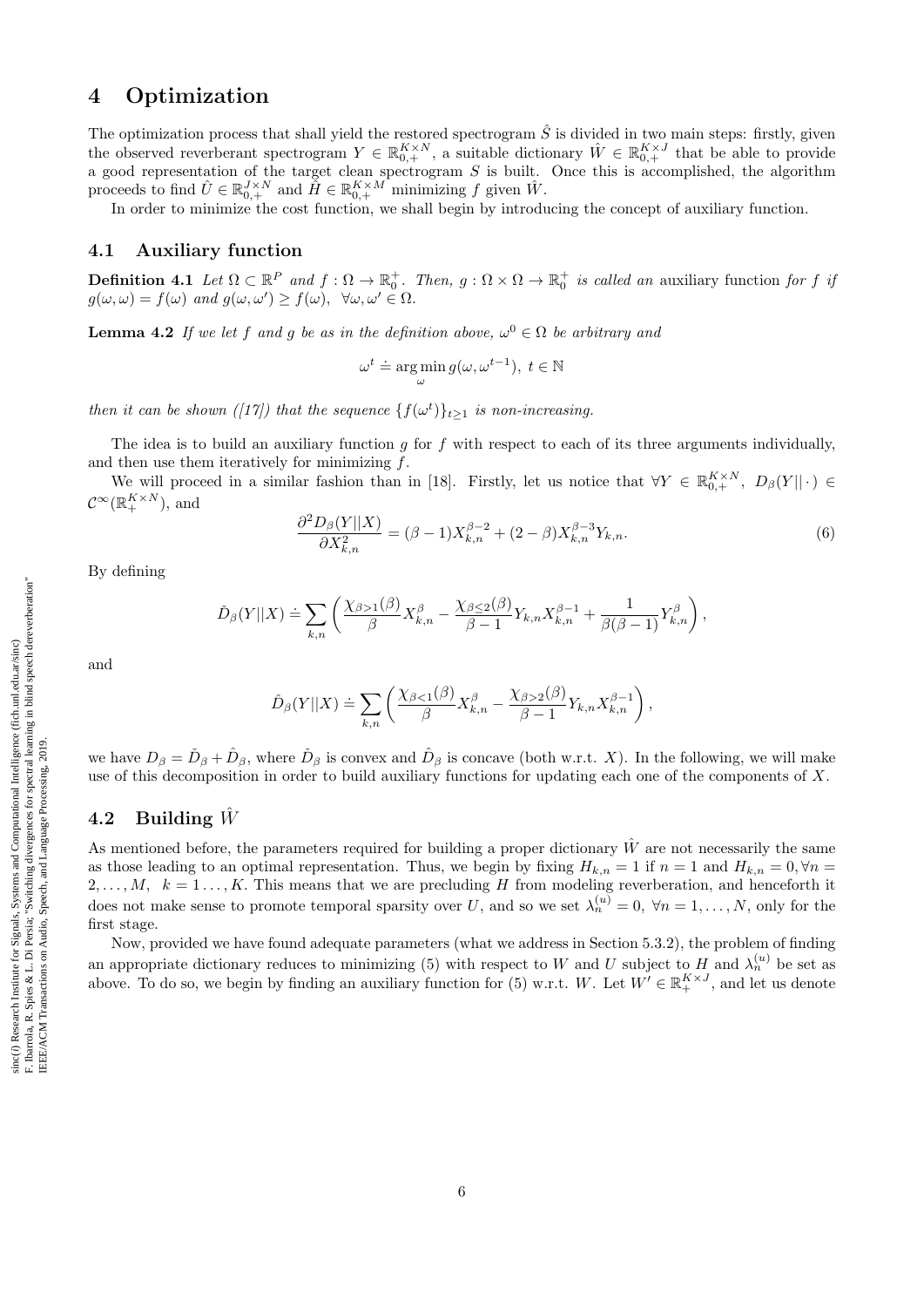$X'_{k,n} = \sum_{j,m} W'_{k,j} U_{j,n-m} H_{k,m}$ . Then,

$$
\tilde{D}_{\beta}(Y_{k,n}||X_{k,n}) = \tilde{D}_{\beta}\left(Y_{k,n} \middle\| \sum_{j,m} W_{k,j} U_{j,n-m} H_{k,m}\right)
$$
\n
$$
= \tilde{D}_{\beta}\left(Y_{k,n} \middle\| \frac{\sum_{j,m} W_{k,j} U_{j,n-m} H_{k,m} X'_{k,n} \frac{W'_{k,j}}{W'_{k,j}}}{X'_{k,n}}\right)
$$
\n
$$
= \tilde{D}_{\beta}\left(Y_{k,n} \middle\| \frac{\sum_{j,m} W'_{k,j} U_{j,n-m} H_{k,m} X'_{k,n} \frac{W_{k,j}}{W'_{k,j}}}{\sum_{j,m} W'_{k,j} U_{j,n-m} H_{k,m}}\right)
$$
\n
$$
\leq \sum_{j,m} \frac{W'_{k,j} U_{j,n-m} H_{k,m}}{X'_{k,n}} \tilde{D}_{\beta}\left(Y_{k,n} \middle\| X'_{k,n} \frac{W_{k,j}}{W'_{k,j}}\right),\tag{7}
$$

where the last step is due to Jensen's inequality.

In regard to  $\hat{D}_{\beta}$ , since it is concave w.r.t. X, it follows that

$$
\hat{D}_{\beta}(Y_{k,n}||X_{k,n}) \leq \hat{D}_{\beta}(Y_{k,n}||X'_{k,n}) + \frac{\partial \hat{D}_{\beta}(Y_{k,n}||X'_{k,n})}{\partial X_{k,n}} \sum_{j,m} (W_{k,j} - W'_{k,j}) U_{j,n-m} H_{k,m}.
$$
\n(8)

Given U and H fixed, let us define  $g_w : \mathbb{R}_+^{K \times J} \times \mathbb{R}_+^{K \times J} \to \mathbb{R}$  by

$$
g_w(W, W') \doteq \sum_{k, n, j, m} \frac{W'_{k,j} U_{j,n-m} H_{k,m}}{X'_{k,n}} \tilde{D}_{\beta} \left(Y_{k,n} \middle\| X'_{k,n} \frac{W_{k,j}}{W'_{k,j}}\right) + \sum_{k, n, j, m} \frac{\partial \hat{D}_{\beta}(Y_{k,n} || X'_{k,n})}{\partial X_{k,n}} (W_{k,j} - W'_{k,j}) U_{j,n-m} H_{k,m} + \sum_{k,n} \hat{D}_{\beta}(Y_{k,n} || X'_{k,n}).
$$

Then, it follows from (7) and (8) that  $g_w$  is an auxiliary function for f w.r.t. H. Note that the equality condition in Definition 4.1 also holds.

Since  $g_w(W, W')$  is convex with respect to W, it can be minimized by equating its gradient to zero, what leads to

$$
0 = \left(\frac{W_{k,j}}{W'_{k,j}}\right)^{\alpha_1} \sum_{n,m} X'^{\beta-1}_{k,n} U_{j,m} H_{k,n-m} - \left(\frac{W_{k,j}}{W'_{k,j}}\right)^{\alpha_2} \sum_{n,m} X'^{\beta-2}_{k,n} Y_{k,n} U_{j,m} H_{k,n-m},
$$

where  $\alpha_1 = (\beta - 1)\chi_{\beta > 1}(\beta)$ , and  $\alpha_2 = (\beta - 2)\chi_{\beta \leq 2}(\beta)$ . This automatically leads to the updating equation

$$
W_{k,j}^{(t)} = W_{k,j}^{(t-1)} \frac{\left[ \left( \sum_{m,n} \left( X_{k,n}^{(t-1)} \right)^{\beta-2} Y_{k,n} U_{j,m} H_{k,n-m} \right)^{\eta} \right]_{\epsilon}}{\left( \sum_{m,n} \left( X_{k,n}^{(t-1)} \right)^{\beta-1} U_{j,m} H_{k,n-m} \right)^{\eta}}, \tag{9}
$$

where  $\eta \doteq \frac{1}{\alpha_1-\alpha_2}$ . Here, the supra index t denotes the iteration number and  $[\cdot]_\epsilon$  denotes the operation max $\{\cdot,\epsilon\}$ , with  $\epsilon$  being a small constant ( $\sim 10^{-10}$ ). This is used to avoid the elements of W from dropping to 0 (or below), as once an element is null, it cannot regain positive values by a multiplicative updating procedure (see [19]). For simplicity of notation, we have avoided the use of superscripts in all the variables that do not depend directly on W.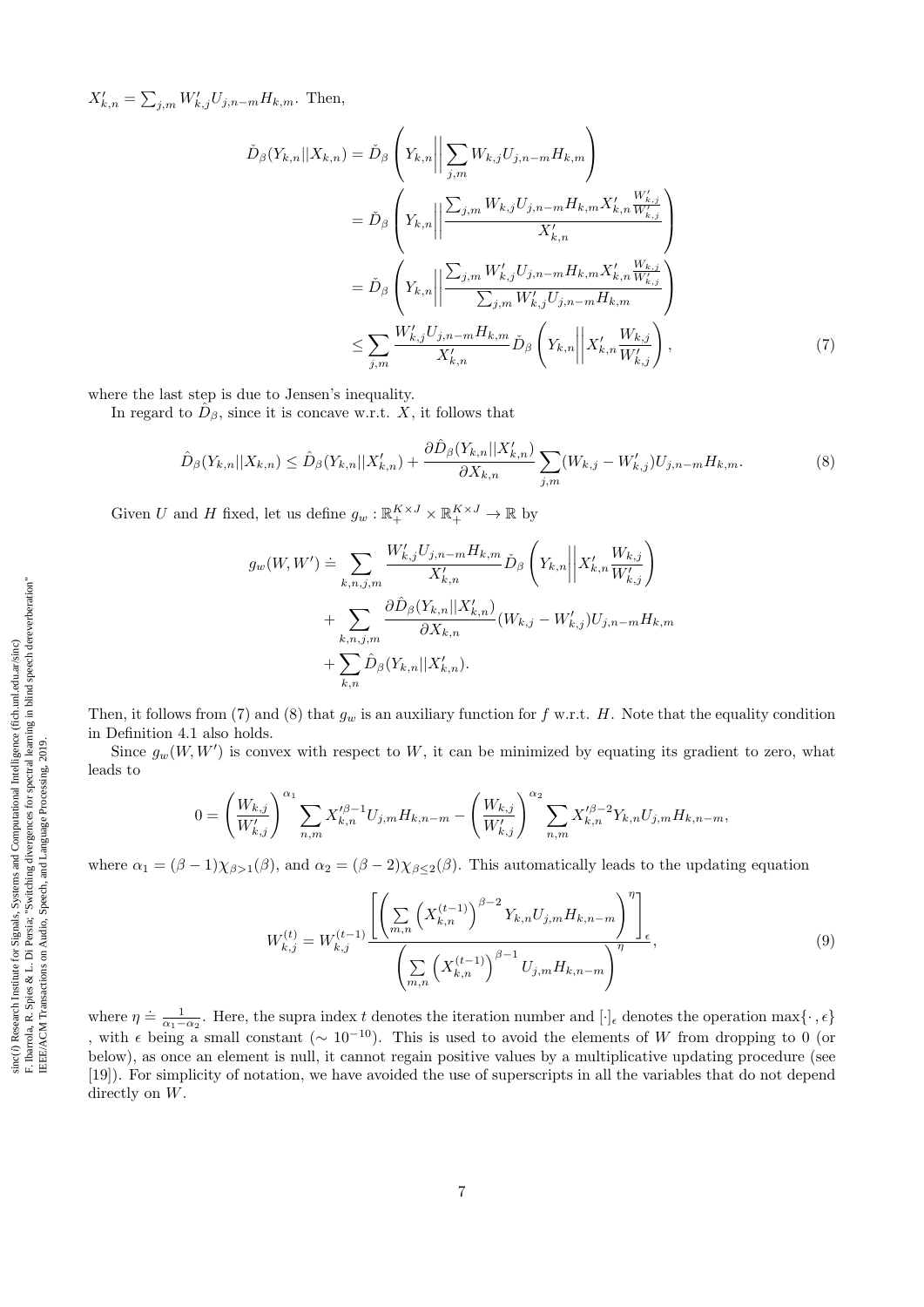In a similar fashion, it can be shown that an auxiliary function for  $f$  with respect to  $U$  is given by

$$
g_u(U, U') \doteq \sum_{k,n,j,m} \frac{W_{k,j} U'_{j,m} H_{k,n-m}}{X'_{k,n}} \tilde{D}_{\beta} \left(Y_{k,n} \middle\| X'_{k,n} \frac{U_{j,m}}{U'_{j,m}}\right) + \sum_{k,n,j,m} \frac{\partial \hat{D}_{\beta}(Y_{k,n} || X'_{k,n})}{\partial X_{k,n}} W_{k,j} (U_{j,m} - U'_{j,m}) H_{k,n-m} + \sum_{k,n} \hat{D}_{\beta}(Y_{k,n} || X'_{k,n}) + \sum_{j,n} \lambda_n^{(u)} U_{j,n}.
$$

Here again, since  $g_u(U, \cdot)$  is convex, it can be minimized by equating its gradient to zero, which is tantamount to solving

$$
U_{j,m} = U'_{j,m} \left( \frac{\sum_{k,n} X'^{\beta-2}_{k,n} Y_{k,n} W_{k,j} H_{k,n-m} - \lambda^{(u)}_m \left( \frac{U'_{j,m}}{U_{j,m}} \right)^{\alpha_2}}{\sum_{k,n} X'^{\beta-1}_{k,n} W_{k,j} H_{k,n-m}} \right)^{\eta}.
$$

Let us notice that this is an implicit equation with respect to  $U_{j,m}$  for  $\beta < 2$  (and  $\lambda_j^{(u)} \neq 0$ ), but since  $g_u$  is an auxiliary function for f w.r.t. U, Lemma 4.2 guarantees that  $U^{(t)}$  approaches a limit  $\hat{U}$  as t tends to infinity, and so the quotient  $U_{j,m}^{(t)}/U_{j,m}^{(t-1)}$  should approach 1. Henceforth, the approximation  $U_{j,m}^{(t)}/U_{j,m}^{(t-1)} \approx 1$  yields the following multiplicative updating rule:

$$
U_{j,m}^{(t)} = U_{j,m}^{(t-1)} \frac{\left[ \left( \sum_{k,n} \left( X_{k,n}^{(t-1)} \right)^{\beta-2} Y_{k,n} W_{k,j} H_{k,n-j} - \lambda_m^{(u)} \right)^{\eta} \right]_{\epsilon}}{\left( \sum_{k,n} \left( X_{k,n}^{(t-1)} \right)^{\beta-1} W_{k,j} H_{k,n-j} \right)^{\eta}}.
$$
\n(10)

The dictionary  $\hat{W} = \arg\min_W f(W, U, H)$  can thus be obtained by alternatively updating W and U using (9) and (10), respectively, until convergence.

Once  $\hat{W}$  is obtained, we proceed to find  $\hat{U}$  and  $\hat{H}$  that be able to effectively model reverberation.

### 4.3 Building  $\hat{U}$  and  $\hat{H}$

Unlike in the first step, now we do want to impose a sparse structure over U, and so  $\lambda_n^{(u)}$  should no longer be null for every  $n = 1, ..., N$ . Furthermore, it should be pointed out that the value of  $\beta$  in this stage is not necessarily the same as in the previous one (and in fact they will be chosen differently in practice).

The updating rule for U is exactly the same as stated in  $(10)$ . In regard to H, we define the auxiliary function

$$
g_h(H, H') \doteq \sum_{k,n,j,m} \frac{W_{k,j} U_{j,n-m} H'_{k,m}}{X'_{k,n}} \tilde{D}_{\beta} \left( Y_{k,n} \middle\| X'_{k,n} \frac{H_{k,m}}{H'_{k,m}} \right) + \sum_{k,n,j,m} \frac{\partial \hat{D}_{\beta} (Y_{k,n} || X'_{k,n})}{\partial X_{k,n}} (H_{k,m} - H'_{k,m}) W_{k,j} U_{j,n-m} + \sum_{k,n} \hat{D}_{\beta} (Y_{k,n} || X'_{k,n}) + \sum_{k} \lambda_k^{(h)} ||L H_k^T ||^2.
$$

By equating its gradient (with respect to  $H_{k,m}$ ) to zero, we obtain, for every  $k = 1, \ldots, K, m = 1, \ldots, M$ ,

$$
0 = \sum_{j,n} W_{k,j} U_{j,n-m} (X'_{k,n})^{\alpha_1} \left(\frac{H_{k,m}}{H'_{k,m}}\right)^{\alpha_1} - \sum_{j,n} W_{k,j} U_{j,n-m} Y_{k,n} (X'_{k,n})^{\alpha_2} \left(\frac{H_{k,m}}{H'_{k,m}}\right)^{\alpha_2}
$$
  
- 2 $\lambda_k^{(h)} [L^T L H_k^T]_m$ .

It has been observed that using a multiplicative updating rule analogous to those used for  $W^{(t)}$  and  $U^{(t)}$  usually results in undesired oscillations in the elements of  $H^{(t)}$ . This is most likely due to the alternating signs in the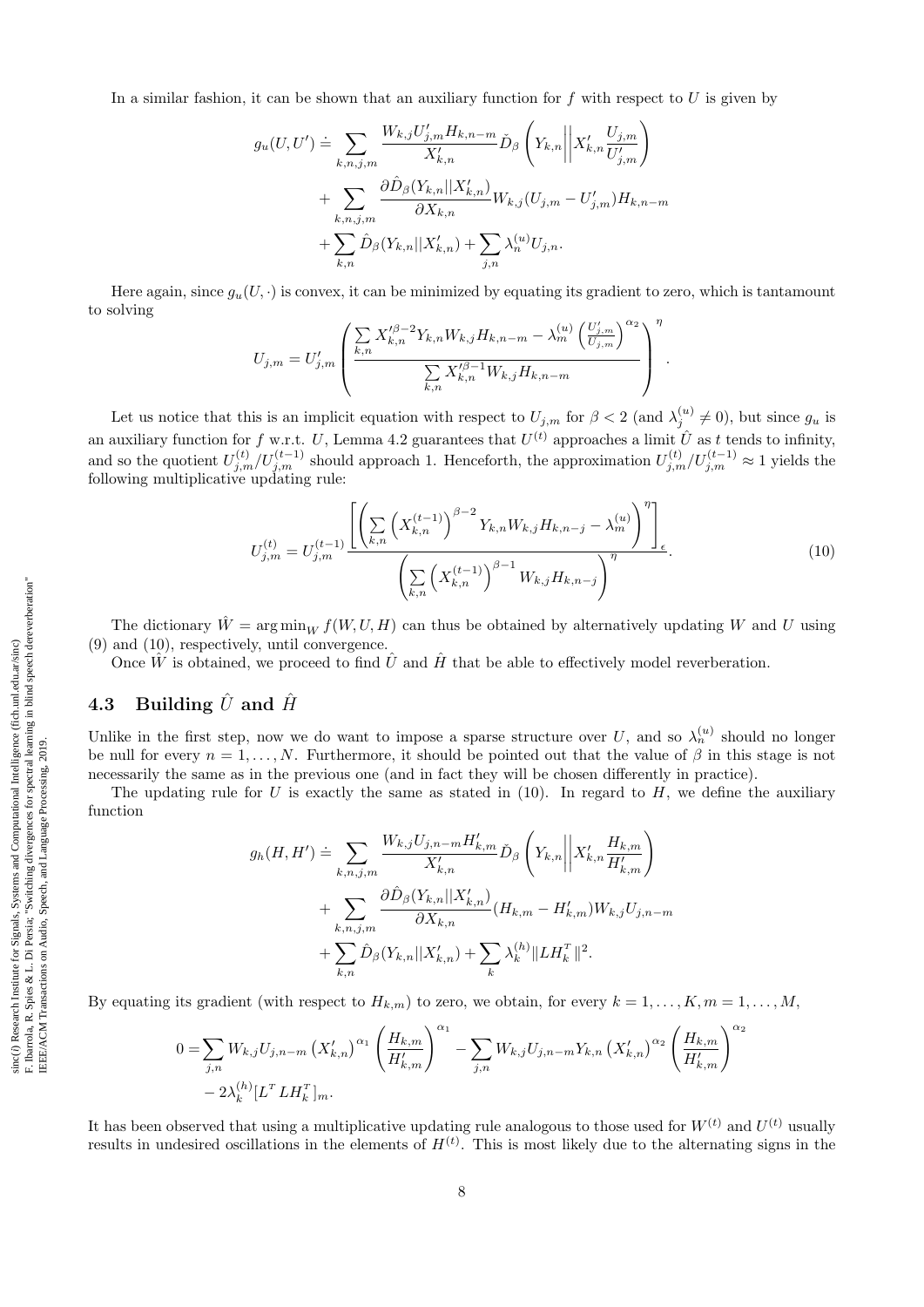rows of  $L^T L$ . In order to overcome this potential drawback, for every  $k = 1, ..., K$ , we define the diagonal  $\text{matrix } A^{(k)} \in \mathbb{R}_{0,+}^{M \times M} \text{ with } A_{m,m}^{(k)} = \sum_{j,n} W_{k,j} U_{j,n-m} \left( X_{k,n}^{(t-1)} \right)^{\alpha_1} / H_{k,m}^{(t-1)} \text{ and define the vector } b^{(k)} \in \mathbb{R}_{0,+}^{M} \text{ as }$  $b^{(k)} = \sum_{j,n} W_{k,j} U_{j,n-m} Y_{k,n} \left( X_{k,n}^{(t-1)} \right)^{\alpha_2}$ . Then, under the same approximation used for arriving at (10), we can update H by solving for  $H_k^{(t)}$  $k^{(k)}$ ,  $k = 1, \ldots, K$ , the linear system

$$
\left(A^{(k)} + 2\lambda_k^{(h)} L^T L\right) H_k^{(t)} = b^{(k)}.
$$
\n(11)

It can be shown that the matrix  $A^{(k)} + 2\lambda_k^{(h)}L^T L$  is strictly positive definite (unless  $A^{(k)}$  is null), and hence the linear system  $(11)$  has a unique solution, whose elements are non-negative.

### 4.4 Additional considerations

Our approximate solution could be defined simply as  $\hat{S} = \hat{W}\hat{U}$ , but although this clearly leaves out reverberation (which is captured by  $\hat{H}$ ), this low-rank approximation still entails some error. In order to avoid this, we estimate the clean spectrogram by multiplying the data elements  $Y_{k,n}$  by a time-varying gain function  $G_{k,n} \doteq$ 

 $\sum_j \hat{W}_{k,j} \hat{U}_{j,n}$  $\frac{\sum_j W_{k,j} \cup_{j,n}}{\sum_{j,m} \hat{W}_{k,j} \hat{U}_{j,n-m}, \hat{H}_{k,m}}$ , as suggested in [9].

All steps necessary for our dereverberation method are summarized in Algorithm  $1.1\,$ 

Next, we proceed to show some experimental results.

### 5 Experimental results

In this section we present a series of experiments, firstly for parameter search and then for validating our method. All signals used in the experiments were taken from the TIMIT database ([20]), sampled at 16[kHz]. For the artificial RIR signals we made use of the software Room Impulse Response Generator<sup>2</sup>.

In order to measure the quality of the restored signals, we used the well known frequency weighted segmental signal-to-noise ratio (fwsSNR) and the cepstral distance ([21]). Additionally, we have computed the values of the speech-to-reverberation modulation energy ratio (SRMR, [22]). However, since the SRMR is non intrusive, its values must be used carefully for comparison purposes, keeping in mind that the resemblance of a restoration with the corresponding clean signal is not taken into account.

#### 5.1 Parameter estimation

We begin by addressing the main parameter estimation problem for Stage 1 of Algorithm 1. Namely, finding an optimal value of  $\beta$  for building a dictionary whose atoms (columns) be able to provide a good representation of a clean spectrogram. In order to evaluate whether a given parameter  $\beta_1$  is good for dictionary building, we take a reverberant spectrogram Y, build a dictionary  $W^{(\beta_1)}$  by minimizing  $D_{\beta_1}(Y||WU)$ , and then proceed to check how well can  $W^{(\beta_1)}$  represent the corresponding clean spectrogram S. To do this, given  $\beta^*$ , we minimize  $D_{\beta^*}(S||W^{(\beta_1)}U)$  with respect to U. It is important to point out that in this second step,  $\beta^*$  is not necessarily the same as  $\beta_1$ , and hence the two steps above are performed for every pair  $(\beta_1, \beta^*)$  in order to find the optimal one.

To do this, we have taken five random clean signals and made them reverberant by means of a discrete convolution with an artificial RIR. For each reverberant spectrogram Y and each admissible pair  $(\beta_1, \beta^*)$ , we have taken the following steps:

- 1. Build a dictionary  $W^{(\beta_1)} = \arg \min_{W,U} D_{\beta_1}(Y||WU)$ .
- 2. Use  $W^{(\beta_1)}$  to find a representation  $\hat{S} = W^{(\beta_1)}\hat{U}$  for the associated clean spectrogram S, where  $\hat{U} =$  $\arg \min_{U} D_{\beta^*}(S||W^{(\beta_1)}U).$
- 3. Test the accuracy of the representation  $\hat{S}$  by computing the cepstral distance with respect to S.

<sup>1</sup>To try online: http://sinc.unl.edu.ar/web-demo/beta-dereverberation/ <sup>2</sup>https://github.com/ehabets/RIR-Generator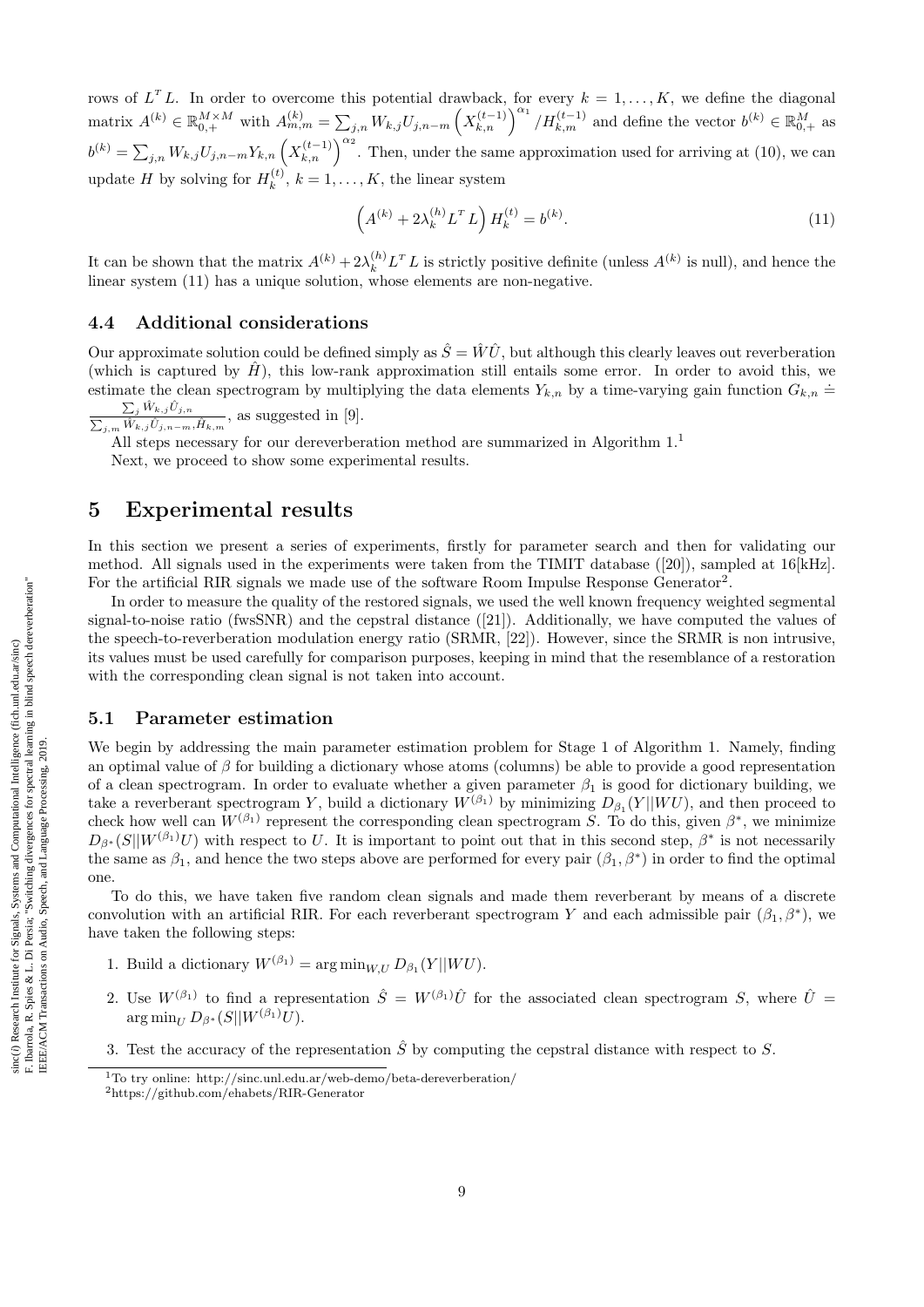### **Algorithm 1** Variable  $\beta$ -divergence dereverberation

Preliminaries Given a speech signal y, build  $Y_{k,n} = |\text{STFT}(y)_{k,n}|^2$ .

### Stage 1

Set  $\beta = \beta_1$  and  $\lambda_n^{(u)} = 0$ ,  $\forall n$ . Let  $H_{k,n} = 1$  if  $n = 1$  and  $H_{k,n} = 0, \forall n \geq 2, \forall k$ . Initialize  $W^{(0)}$  and  $U^{(0)}$  randomly. Let  $t = 0$ , while  $\|W^{(t)} - W^{(t-1)}\|_F^2 > \delta$  $t \leftarrow t + 1$ Update  $W^{(t)}$  as stated in (9). Update  $U^{(t)}$  as stated in (10). end while Let  $\hat{W} = W^{(t)}$ 

### Stage 2

Set  $\beta = \beta_2$  and reset  $\lambda_n^{(u)}$   $\forall n$ . Let  $H_{k,n}^{(0)} = \exp{(1-n)}, \forall n, k.$ Initialize  $U^{(0)}$  as the last approximation in Stage 1. Let  $t = 0$ , while  $\|S^{(t)}-S^{(t-1)}\|_F^2 > \delta$  $t \leftarrow t + 1$ Update  $U^{(t)}$  as stated in (10). Update  $H^{(t)}$  as stated in (11). end while Let  $\hat{U} = U^{(t)}$ Let  $\hat{H} = H^{(t)}$ 

#### Reconstruction

Let  $G_{k,n} \doteq \sum_j \hat{W}_{k,j} \hat{U}_{j,n}/\left(\sum_{j,m} \hat{W}_{k,j} \hat{U}_{j,n-m}, \hat{H}_{k,m}\right).$ Let  $\hat{S}_{k,n} = G_{k,n} Y_{k,n}$ . Define  $Z \in \mathbb{C}^{K \times N}$  by  $Z_{k,n} = \sqrt{\hat{S}_{k,n}} \arg(Y_{k,n}).$ Define the restored signal in the time domain as  $\hat{s}$  = ISTFT(Z).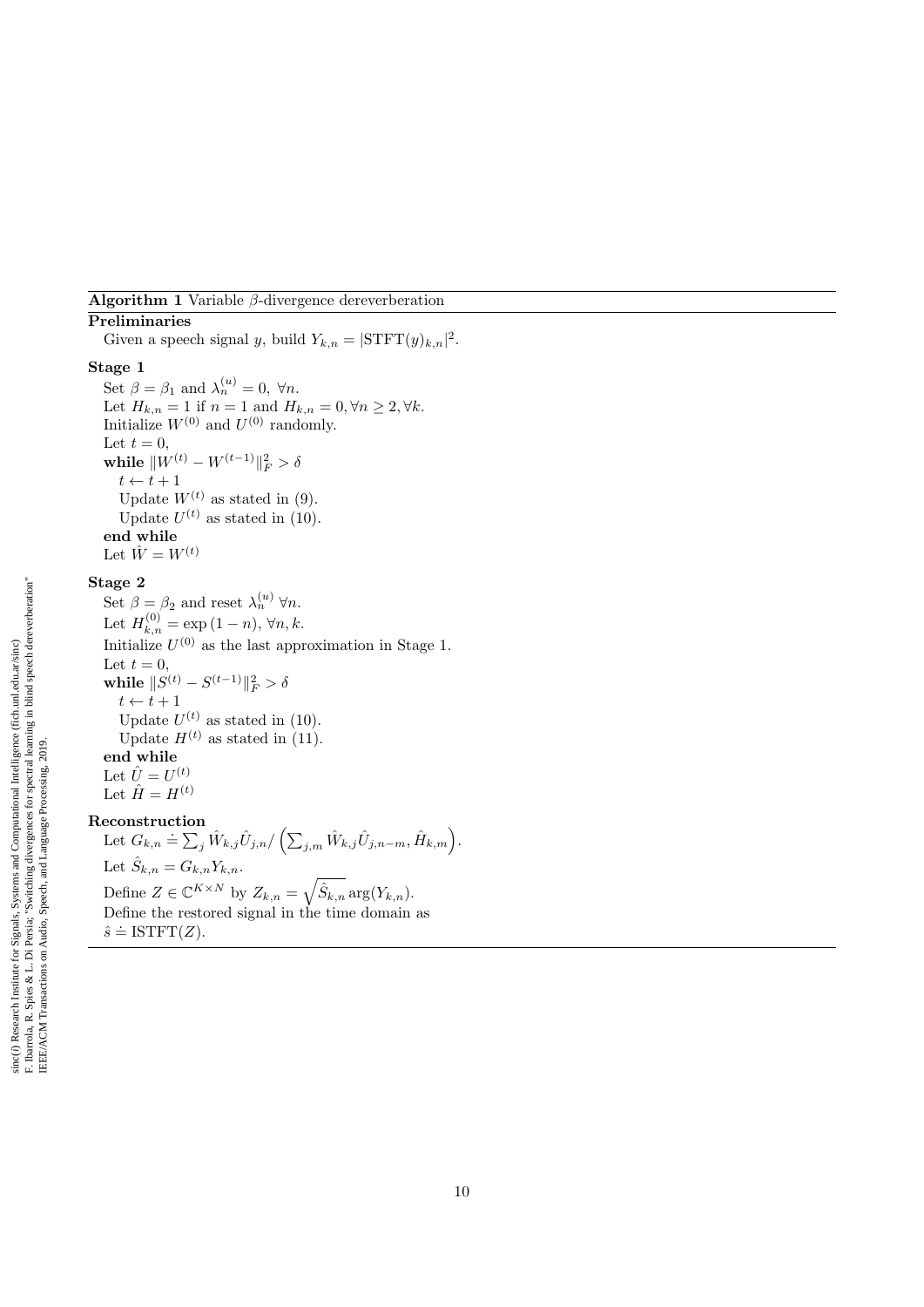

Figure 4: Mean cepstral distance values obtained from a representation of a clean signal using a  $\beta^*$  divergence, with a dictionary built from a reverberant version using  $\beta_1$ . Smaller values correspond to better results.

Fig. 4 depicts the resulting mean cepstral distance (over five trials over each of the five signals) as a function of the parameters  $\beta_1$  and  $\beta^*$ . The minimizer is reached at (0.75,1.45), showing that  $\beta_1 = 0.75$  is the best parameter choice for Stage 1 of Algorithm 1. Note that this does not necessarily mean that  $\beta_2 = 1.45$  is the best choice for the second stage of Algorithm 1, since here we are minimizing  $D_{\beta}(S||\hat{S})$  whereas the second step of the dereverberation method requires minimizing Equation (5).

It should be pointed out that functional (5) is a generalization of a Bayesian approach (similar to the one in [7]) if U and  $\nabla_t H$  are treated as random variables with exponential and normal a-priori distributions, respectively. In fact, by choosing  $\beta = 2$ , the minimizer of (5) corresponds to a maximum-a-posteriori (MAP) estimator, given proper choices of the penalization parameters. Therefore, we have chosen  $\beta = 2$  for Stage 2 of Algorithm 1, which in fact was observed to lead to better results than  $\beta = 1.45$ .

A few relevant conclusions can be derived by observing Fig 4. First, that the values of  $(\beta_1, \beta^*)$  leading to the smallest cepstral distances are away from the diagonal, thus corroborating our original conjecture that using different parameter values for the learning and representation steps could lead to improved results. Furthermore, note that better results are obtained for values of  $(\beta_1, \beta_2)$  in the top left area. This most probably reflects the fact that small values of  $\beta_1$  lead to dictionaries which take all the frequency range into account, whereas high values of  $\beta^*$  promote fidelity on the high-energy zones of the represented spectrogram.

### 5.2 Illustration

Before beginning with the actual experiments we show how the method works by plotting the result obtained for just one signal. The signal corresponds to a female speaker pronouncing the sentence "She had your dark suit in greasy wash water all year", from the TIMIT database, recorded in an office room (Room 1, in Table 4) in real-life conditions, as specified in Section 5.3.2. All representation elements are depicted in Fig. 5. It can be seen that at the end of Stage 1, a dictionary  $W^{(1)}$  is built while reverberation is captured in the coefficient matrix  $U^{(1)}$ . In the second stage, reverberation is mostly represented by  $H^{(2)}$ , thus allowing the coefficients in  $U^{(2)}$  to provide a good representation  $S^{(2)}$  of the clean spectrogram S.

### 5.3 Validation

We have chosen two different settings for the validation experiments. The first one using simulations in order have a large number of trials available, and the second one using real recordings to guarantee the method is applicable in real-life conditions.

The model parameters used for all the experiments are detailed in Table 1.

In order to evaluate the performance of our method, comparisons against two state-of-the-art methods applicable under the same conditions were made. The first one was proposed in [7], and it has shown to perform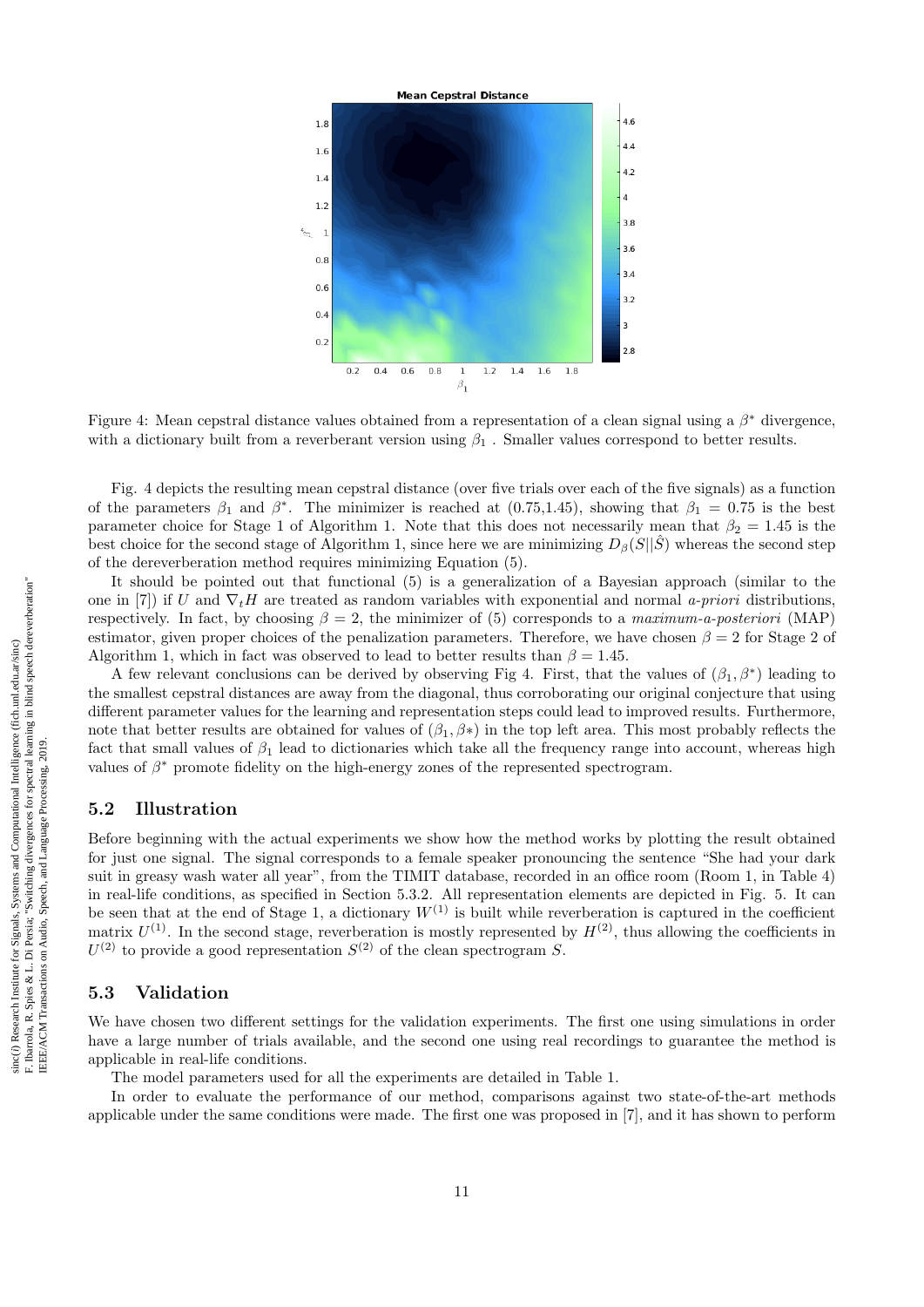

Figure 5: Representation elements obtained with the proposed method.  $W^{(1)}$ ,  $U^{(1)}$ ,  $H^{(1)}$ , and  $S^{(1)}=W^{(1)}U^{(1)}$ are the matrices at the end of Stage 1, and  $U^{(2)}$ ,  $H^{(2)}$ , and  $S^{(2)} = W^{(1)}U^{(2)}$  are the matrices at the end of the dereverberation process. All the elements are in log scale, in amplitude.

#### Table 1: Model parameters

|                   | win size win overl. $J \mathcal{M} \beta_1$                    |                   |              | ്റ |
|-------------------|----------------------------------------------------------------|-------------------|--------------|----|
| 512               | 256                                                            |                   | 64 20 0.75 2 |    |
|                   |                                                                |                   |              |    |
| $\lambda_n^{(u)}$ |                                                                | $\lambda_i^{(h)}$ |              |    |
|                   | $mean(Y) \times 10^{-3}$ $0.3  Y_k  ^2$ $  Y   \times 10^{-3}$ |                   |              |    |

| Table 2: Simulated room settings |                       |                       |                       |  |
|----------------------------------|-----------------------|-----------------------|-----------------------|--|
|                                  | Length                | Width                 | Height                |  |
| Room 1 dimensions                | $5.00 \,[{\rm m}]$    | $4.00 \,[\mathrm{m}]$ | $6.00 \,[{\rm m}]$    |  |
| Room 2 dimensions                | $4.00 \,[\mathrm{m}]$ | $4.00 \,[\mathrm{m}]$ | $3.00 \,[{\rm m}]$    |  |
| Room 3 dimensions                | $10.0 \,[\mathrm{m}]$ | $4.00$ [m]            | $5.00 \,[{\rm m}]$    |  |
| Source position                  | $2.00$ [m]            | $3.50 \,[{\rm m}]$    | $2.00$ [m]            |  |
| Microphone 1 position            | $2.00$ [m]            | $1.50 \,[{\rm m}]$    | $1.00$ [m]            |  |
| Microphone 2 position            | $2.00$ [m]            | $2.00$ [m]            | $1.00 \,[\mathrm{m}]$ |  |
| Microphone 3 position            | $2.00$ [m]            | $2.00 \,[{\rm m}]$    | $2.00$ [m]            |  |

Table 2: Simulated room settings

quite well. The other one was proposed by Wisdom *et al* in  $[6]$ , and showed an excellent performance in the Reverb Challenge ([23]).

#### 5.3.1 Simulated experiments

For the simulations, 110 speech signals from the TIMIT database were taken, and made reverberant by convolution with artificial impulse responses. The artificial RIRs were generated varying the microphone positions and room dimensions, as specified in Table 2. The reverberation time was set at either 450[ms], 600[ms] or 750[ms]. resulting in 27 different reverberation conditions, and hence a total of 2970 reverberant signals for testing.

Table 3 and Fig. 6 show the results obtained with each performance measure and each one of the methods. Note that our proposed method (labeled "Beta") outperforms  $(p < 0.01)$  the other two in terms of fwsSNR and cepstral distance, but not the Bayesian ([7]) in terms of SRMR. However, taking into account that SRMR quantifies the extent to which a signal "seems" reverberant, but not how much such a restoration resembles the corresponding clean signal, it should only be considered as a complement to the other two measures.

### 5.3.2 Experiments using recordings

In order to test whether our method works in real-life situations, we made recordings in two of our own office rooms, during standard office hours and with air conditioners and computers left on. The offices' dimensions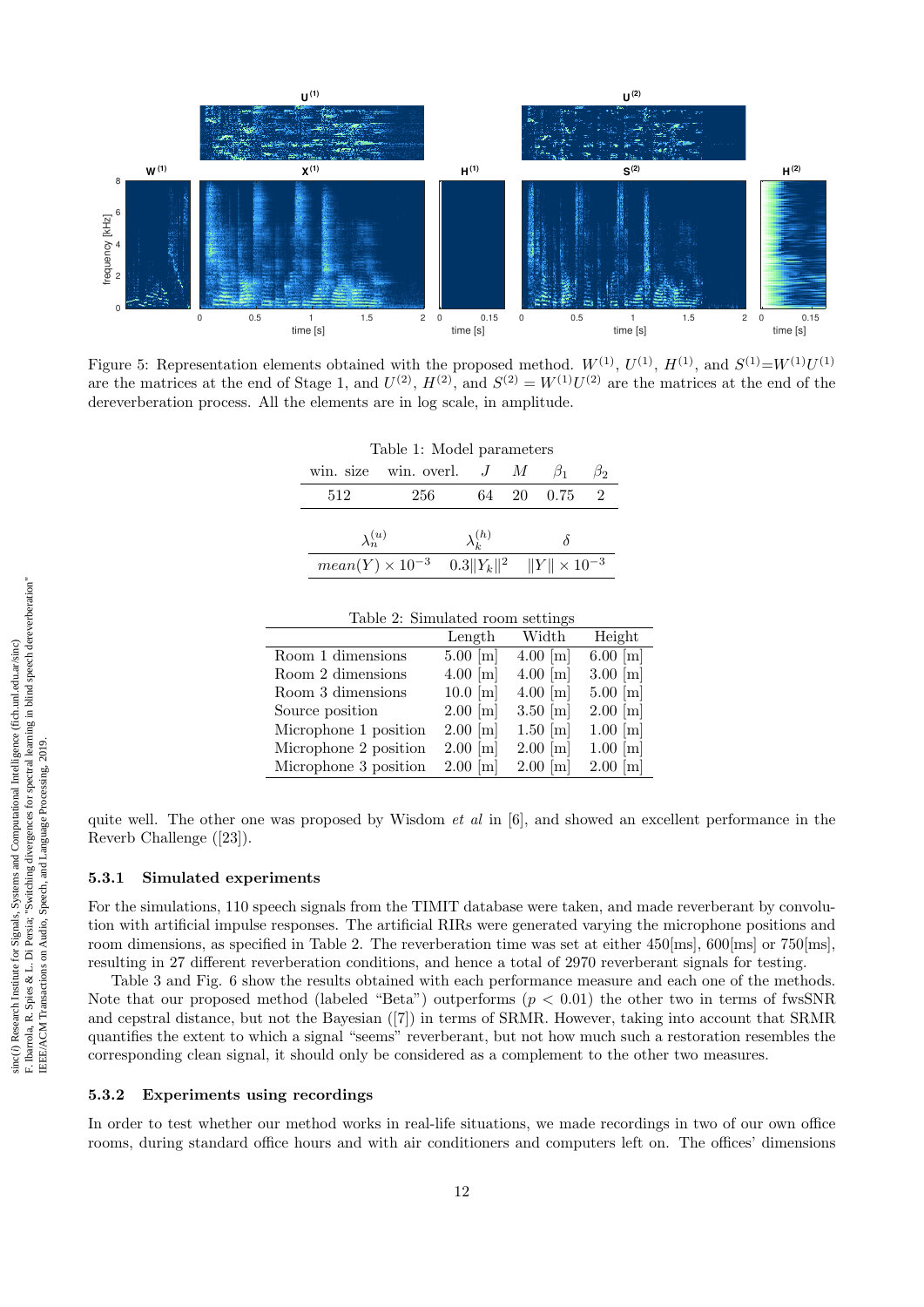Table 3: Mean and standard deviation (between parenthesis) of performance measures for each method, using simulations. Best results are shown in boldface.

| are snown in boluiace. |                |                             |                                                         |
|------------------------|----------------|-----------------------------|---------------------------------------------------------|
| Measure                | fwsSNR         | Cepstral Dist.              | <b>SRMR</b>                                             |
| Reverberant            | 5.377(1.70)    | 5.308(0.61)                 | 2.470(1.01)                                             |
| Wisdom                 | 5.593(1.67)    | 5.279(0.60)                 | 2.898(1.14)                                             |
| Bayesian               | 7.604(1.60)    | 4.614(0.52)                 | 4.423 $(1.48)$                                          |
| Beta.                  | 8.153 $(1.51)$ | 4.573(0.48)                 | 3.751(1.21)                                             |
| fwsSNR                 |                | Cepstral<br><b>Distance</b> | Rev signal<br>Wisdom<br>Bayesian<br>Beta<br><b>SRMR</b> |

Figure 6: Mean and standard deviation of performance measures for each method, using simulations.

| Lable 4. Unice Tooms settings |                       |                       |                       |  |
|-------------------------------|-----------------------|-----------------------|-----------------------|--|
|                               | Length                | Width                 | Height                |  |
| Room 1 dimensions             | $4.15 \,[m]$          | $3.00 \,[\mathrm{m}]$ | $3.00 \,[{\rm m}]$    |  |
| Source 1 position             | $3.60 \,[{\rm m}]$    | $1.50 \,[\mathrm{m}]$ | $1.50 \,[{\rm m}]$    |  |
| Microphone 1 position         | $1.10 \,[\mathrm{m}]$ | $1.50 \,[{\rm m}]$    | $1.50 \,[{\rm m}]$    |  |
| Room 2 dimensions             | $5.85 \,[{\rm m}]$    | $4.55 \,[{\rm m}]$    | $3.00 \,[\mathrm{m}]$ |  |
| Source 2 position             | $1.10 \,[\mathrm{m}]$ | $1.50 \,[{\rm m}]$    | $1.50 \,[{\rm m}]$    |  |
| Microphone 2 position         | $1.10 \,[\mathrm{m}]$ | $4.00 \text{ [m]}$    | $1.50 \,[\mathrm{m}]$ |  |

Table 4: Office rooms settings

Table 5: Mean and standard deviation (between parenthesis) of performance measures for each method. Best results are shown in boldface.

| Measure     | fwsSNR         | Cepstral Dist. | <b>SRMR</b>    |
|-------------|----------------|----------------|----------------|
| Reverberant | 3.613(1.52)    | 4.994(0.56)    | 2.756(0.75)    |
| Wisdom      | 4.917(1.37)    | 4.577(0.43)    | 3.222(0.77)    |
| Bayesian    | 6.254(1.33)    | 4.769(0.60)    | 4.809 $(1.10)$ |
| Beta.       | 6.678 $(1.18)$ | 4.524 $(0.53)$ | 4.036(0.84)    |

are shown in Table 4, along with the speaker and microphone positions. The reverberation times of the rooms turned out to be of 460[ms] in Room 1 and of 440[ms] in Room 2, as measured using sine sweeps ([24]). Four speakers (two male and two female) were randomly selected from the TIMIT database, and 10 speech signals from each were recorded in each room, with a sampling frequency of 16[kHz].

As it is customary, the clean speech sources had their low-frequency components filtered out. Hence, we pre-processed our reverberant recordings using a 5000 tap FIR high-pass filter with cut-off frequency of 30[Hz] to mitigate the low frequency noise. For the comparisons to be fair, all the methods were tested after this pre-processing was made.

In order to better cope with the noise, the penalization parameters for U were reset to  $\lambda_n^{(u)} = \frac{mean(Y)}{\|U_n^1\|_1} \times 10^{-1}$ , where  $U_n^1$  is the *n*-th column of U as estimated at the end of Stage 1 of Algorithm 1. This prevents the model from attempting to represent ambient noise during speech silences.

Results are depicted in Table 5 and illustrated in Figure 7. Once again, we see that our proposed method outperforms the others in terms of the fwsSNR, but loses to the Bayesian in terms of SRMR. As for the cepstral distance, the improvement between our proposed method and Wisdom's is the only one not reaching statistical significance  $(p > 0.01)$ .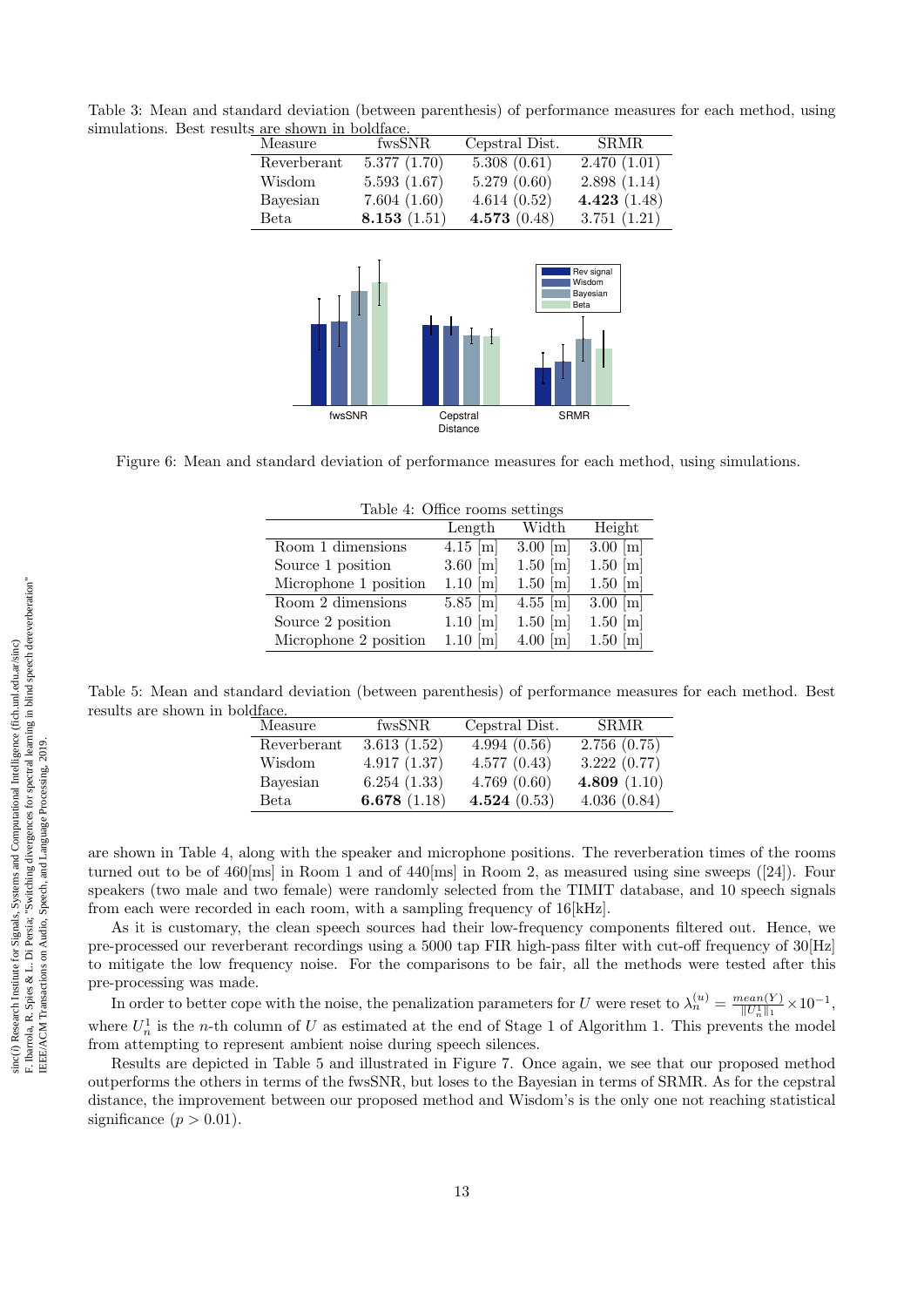

Figure 7: Mean and standard deviation of performance measures for each method, using recordings.

## 6 Conclusions

In this work, a new blind, single channel dereverberation method in the time-frequency domain that makes use of variable β-divergence as a cost function was presented and tested. The method comprises two stages: one for learning the spectral structure into a dictionary, and a second one for using such a dictionary to build an accurate representation by means of a convolutive NMF model. The corresponding algorithm for implementing the method was introduced and tested. Additionally, a method for finding an optimal learning divergence was introduced.

Results show that the proposed method improves restoration quality with respect to state-of-the-art methods, as measured by the fwsSNR and cepstral distance. Improvement in regard to SRMR is only partial, but being this a non-intrusive measure, that is not too much of a drawback.

There is certainly much room for improvement. For instance, exploring the use of penalization terms at the learning stage and other ways of enhancing the quality of the dictionary, as well as generating atoms for specifically modeling (and then removing) noise and incorporating specific initialization methods. All this is subject of future study.

Finally, although our method is constructed for a blind setting, it is worth noting that it can be easily adapted to be supervised by modifying the learning stage, provided speaker information is available.

## Acknowledgments

This research was funded by ANPCyT under projects PICT 2014-2627 and PICT 2015-0977, by UNL under projects CAI+D 50420150100036LI, CAI+D 50020150100059LI, CAI+D 50020150100055LI and CAI+D 50020150100082LI.

## References

- [1] S. Yun, Y. J. Lee, and S. H. Kim, "Multilingual speech-to-speech translation system for mobile consumer devices," IEEE Transactions on Consumer Electronics, vol. 60, no. 3, pp. 508–516, 2014.
- [2] L. D. Vignolo, S. R. M. Prasanna, S. Dandapat, H. L. Rufiner, and D. H. Milone, "Feature optimisation for stress recognition in speech," Pattern Recognition Letters, vol. 84, pp. 1–7, 2016.
- [3] R. Sarikaya, P. A. Crook, A. Marin, M. Jeong, J.-P. Robichaud, A. Celikyilmaz, Y.-B. Kim, A. Rochette, O. Z. Khan, X. Liu et al., "An overview of end-to-end language understanding and dialog management for personal digital assistants," in Spoken Language Technology Workshop (SLT), 2016 IEEE. IEEE, 2016, pp. 391–397.
- [4] I. J. Tashev, Sound capture and processing: practical approaches. John Wiley & Sons, 2009.
- [5] X. Huang, A. Acero, H.-W. Hon, and R. Reddy, Spoken language processing: A guide to theory, algorithm, and system development. Prentice hall PTR Upper Saddle River, 2001, vol. 95.
- [6] S. Wisdom, T. Powers, L. Atlas, and J. Pitton, "Enhancement of reverberant and noisy speech by extending its coherence," in Proceedings of REVERB Challenge Workshop, 2014, pp. 1–8.